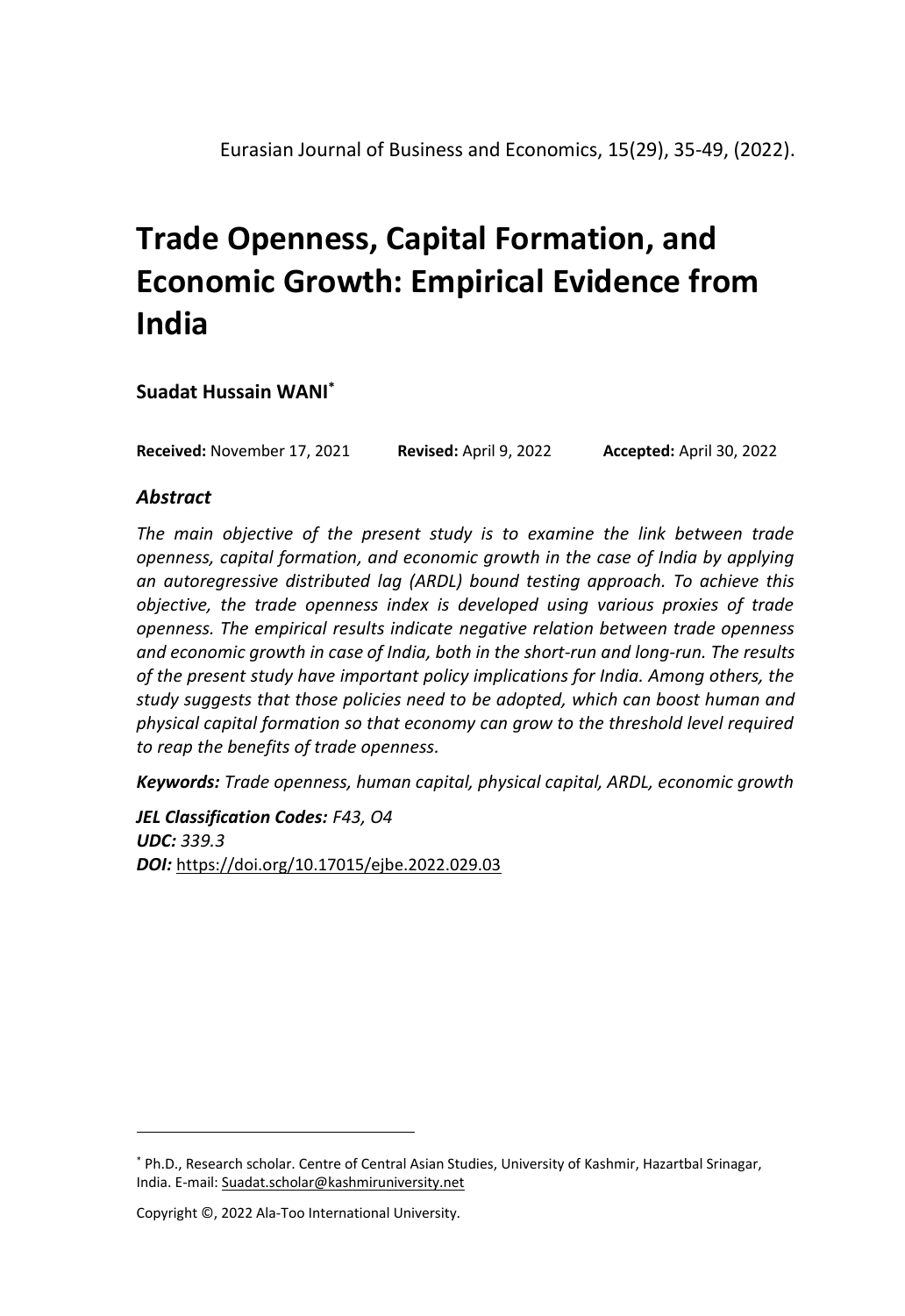## **1. Introduction**

Economists, right from Adam Smith to Paul Krugman, have highlighted the importance of international trade in the economic growth of a country. Thus, the relationship between openness to the outside world and growth is widely debated as there is optimism among policymakers in favour of trade openness (Yanikkaya, 2003, Sarkar, 2005 and 2008). This is due to the failure of the import substitution industrialisation (ISI) strategy adopted by many countries after World War II. The ISI strategy was based on the belief that rich countries are going to exploit developing countries in international trade and financial markets. However, empirical evidence from developing countries suggests that this strategy has led only to the growth of inefficient firms, misallocation of resources, and the emergence of few powerful lobbies and interest groups in these countries (Chatterji et al., 2014).

On the other hand, the adoption of export-oriented industrialisation by many countries like Hong Kong, South Korea, China, and Singapore in the 1970s has led to their accelerated economic growth, which has motivated many countries to abandon the ISI strategy and adopt export-led growth policy. In the 1990s, World Bank and IMF recommended ten major development policy initiatives known as the Washington consensus, in which they recognised trade openness as a crucial element to achieve a high rate of economic growth (Sengupta, 2020). Besides, various World Development Reports (World Bank, 1987, 1991, 1998) argue that outward-oriented countries have performed better on the economic front in comparison to inward-oriented countries. Lastly, the development of endogenous growth theories provided a theoretical base for examining the association between economic growth and trade openness. These theories indicate that by enhancing the scale of the spillover effect, trade openness increases growth (Romer, 1990).

This study is motivated because India opened its economy to foreign trade in the 1990s to obtain and sustain high economic growth. The history of economic growth in case of India can be broadly divided into two policy regimes (Aggarwal & Kumar, 2012). During 1950-80, the state-led growth model was adopted to focus on growth with social justice, and the public sector played a crucial role in the economic development of the country during this period. However, from 1980 onwards, the country started the process of moving towards an open and liberal regime. This process towards market-led growth was accelerated from the mid-'80s, followed by more profound and systemic liberalisation measures from 1991 onwards (Chatterji et al., 2014). The reforms were started with the devaluation of the currency, liberalisation of the exchange rate in March 1992, restrictions on large industrial houses relaxed under the MRTP Act, industrial licensing abolished with some exceptions, and entry requirements for FDI eased (Sengupta, 2020). In addition, a five-year export-import policy (1992-97) was launched in 1992 under which "export was required to capitulate 40 percent of foreign exchange received at the official market exchange rate" (Hye & Lau, 2015). The government was supposed to import necessary commodities, including petroleum, fertilizers, and life-saving drugs with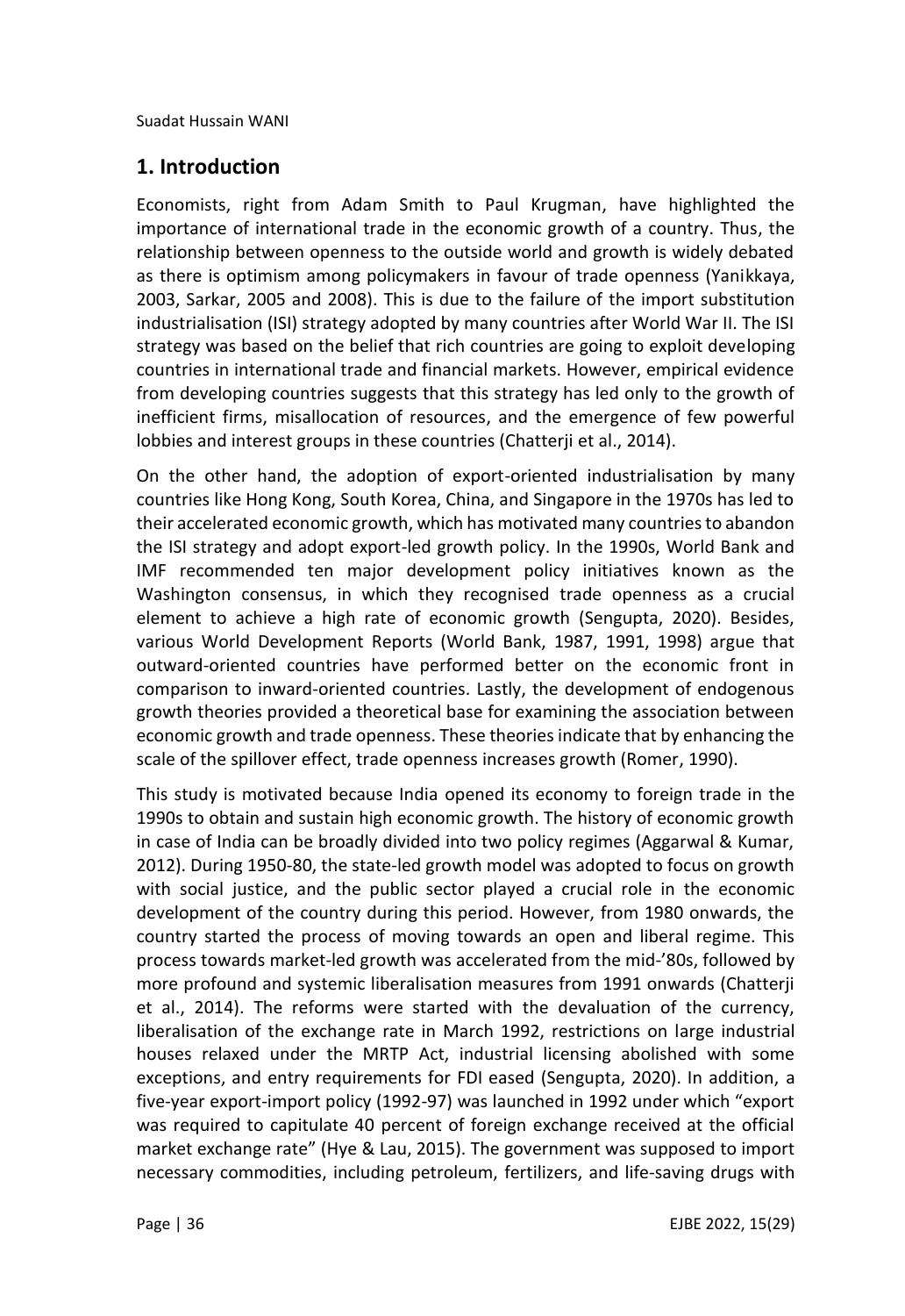this amount, and the remaining 60 percent to be used to import raw materials; the import licensing system was replaced with tariffs, and duty on capital goods was reduced from 25 percent to 15 percent (Sengupta, 2020). In addition, to promote trade with SAARC, all quantitative restrictions on imports (2300 commodities) from these countries were removed on August 1, 1998 (Hye & Lau, 2015). Besides, various export promotion schemes like software technological parks, special export zones, special import licenses, etc., were introduced.

However, the theoretical literature points toward a group of models which argue that trade openness can enhance or impede international economic growth (Rivera-Batiz & Romer, 1990). If countries have different factors in endowment, then although economic integration increases global economic growth, there is the possibility of negative influence on individual countries, as suggested by Young (1991) and Kind (2002). In addition, there are many empirical studies, including Batra (1992), Leamer (1995) Vamvakids (2002), and Kim (2011), that provide evidence of the negative relationship between trade openness and economic growth.

With this background, it is important to explore the link between trade openness and economic growth in case of India. Given the available literature, the present study aims to examine the effects of trade openness on economic growth in India from 1992 to 2019. In contrast to available literature, Following Hye and Lau (2015), the present study constructs a composite trade openness index which is missing in the available literature, by using various proxies of trade openness like the export of goods and services as a percentage of GDP, import of goods and services as a percentage of GDP and total trade as percent of GDP. The study employs a new endogenous theory by including a trade openness index and using a relatively new cointegration technique like Autoregressive Distributed Lag (ARDL) procedure (Pesaran et al., 2001). The rest of the paper is organized as; Section 2 discusses a review of the literature, followed by methodology in section 3. Empirical results are discussed in Section 4. The paper ends with the conclusion and policy implications discussed in section 5.

# **2. Literature Review**

The link between trade openness and economic growth has been discussed by many researchers over the years; however, there is no clear consensus regarding the impact of trade openness on economic growth. According to Barua and Chakraborty (2006), in the case of India, trade liberalisation has reduced industrial concentration and producer surplus and has enhanced consumer surplus in the country. Similarly, Topalova and Khandelwal (2011) argue that it is through trade liberalisation that the productivity of firms improves, which enhances the welfare of the masses. Marelli and Signorelli (2011) have used different approaches to examine the relationship between economic growth and trade openness in the case of India and China. The study concludes that there is a positive relationship between trade openness and economic growth in these countries. Using panel data for 1989-2010, Mercan et al.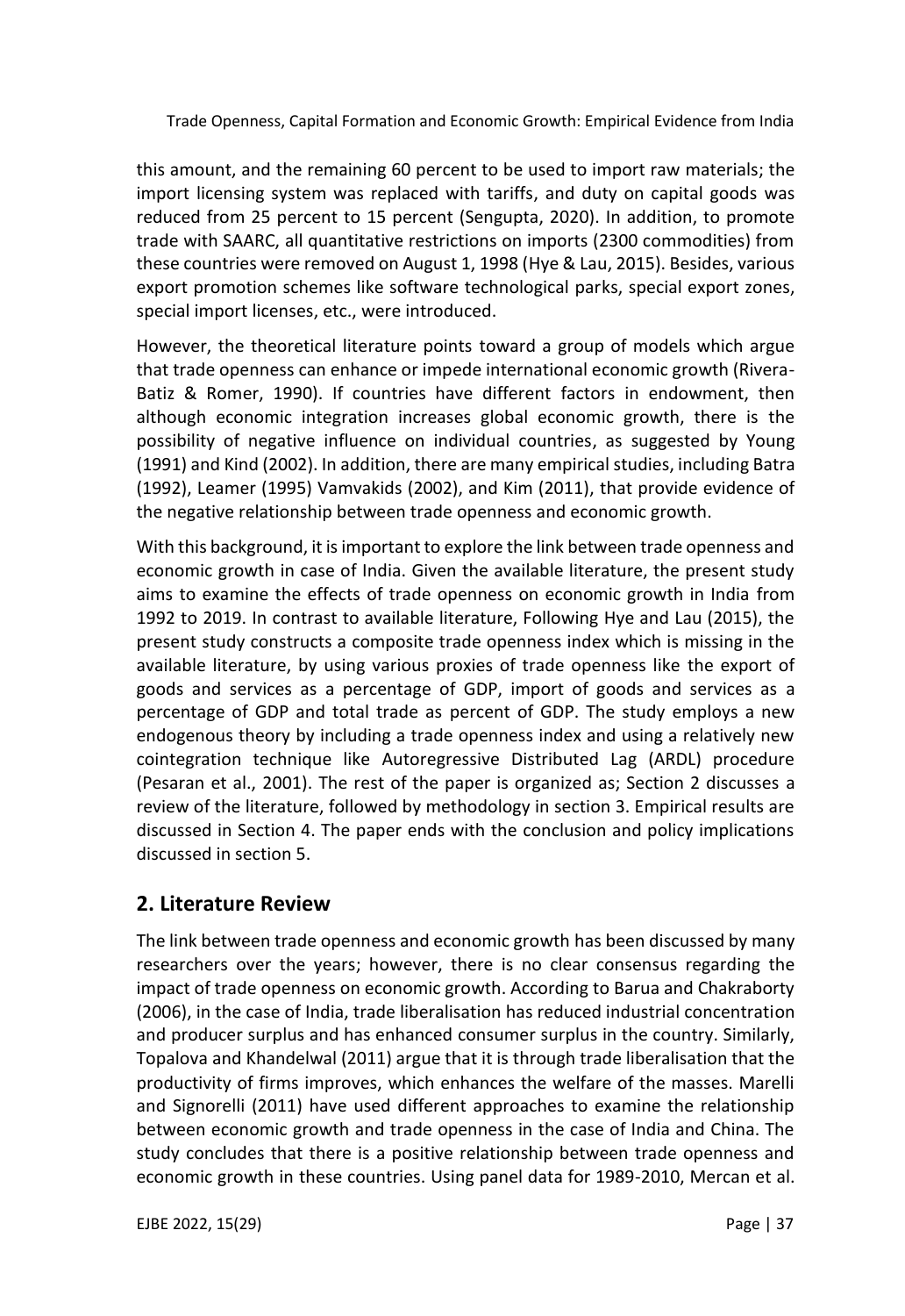(2013) have examined the effect of trade openness on economic growth in the case of Brazil, China, India, Russia, and Turkey. To achieve the objective of the study, the ratio of exports plus imports to GDP was used. The study concludes that trade openness positively impacts economic growth in the selected countries. Thus, these countries should formulate policies to enhance foreign trade especially exports which can help to achieve the objective of sustainable growth. Chatterji et al. (2014) have examined the relationship between trade openness and economic growth in the case of India, covering the period 1970-2010 using the vector autoregressive estimation technique. The study concludes that trade volume had positively contributed to the economic growth of the country from 1980 onwards when policy reforms towards market-oriented regimes were initiated. In another study, Hye and Lau (2015) are of the view that physical and human capital are particularly related to economic growth. In contrast, trade openness negatively impacts growth performance in long run in the case of India. However, Sengupta (2020) has concluded that trade openness has a negative impact on India's economic growth both in the short-run and long-run.

Kind (2002) argues that due to the difference in the size of home markets, there are ambiguous effects of trade openness on the economic performance of countries. Whereas Yanikkaya (2003) is of the view that trade enhances growth for both developing and developed countries through a number of channels like comparative advantage, scale economies, and transfer of technology. However, the study concludes that trade restrictions can promote growth, especially in developing countries under certain conditions. Besides, Ved and Sudesh (2007) have found bidirectional causality between economic growth and trade openness and concluded that higher trade openness enhances economic growth. According to Klasra (2011), economic growth derives from exports in the case of turkey, whereas trade openness derives from economic growth in the case of Pakistan. Whereas Hye (2012) has examined the long-run effect of trade openness on the economic growth of Pakistan from 1971 to 2009 using JJ cointegration, dynamic OLS, autoregressive distributed lag (ARDL), and variance decomposition. The study concludes that physical and human capital positively contributes to the economic growth of Pakistan. However, in contrast to other studies related to the country, the author concludes negative relation between trade openness and economic growth. Singh (2011) has used the neoclassical growth framework to examine the effects of trade on economic growth in the case of Australia. The findings show that exports had positive and significant growth effects while the growth effects of imports were found to be predominantly negative. Similarly, Adhikary (2011) finds that trade openness had a negative but diminishing influence on economic growth. Using the ratio of export and imports over GDP as a proxy for the degree of trade openness in Bangladesh for the period 1986–2008, the study revealed that there is a significant negative relationship between trade openness and economic growth.

Malefane and Odhiambo (2021) have examined the impact of trade openness on economic growth in the case of Lesotho using the ARDL bounds testing approach.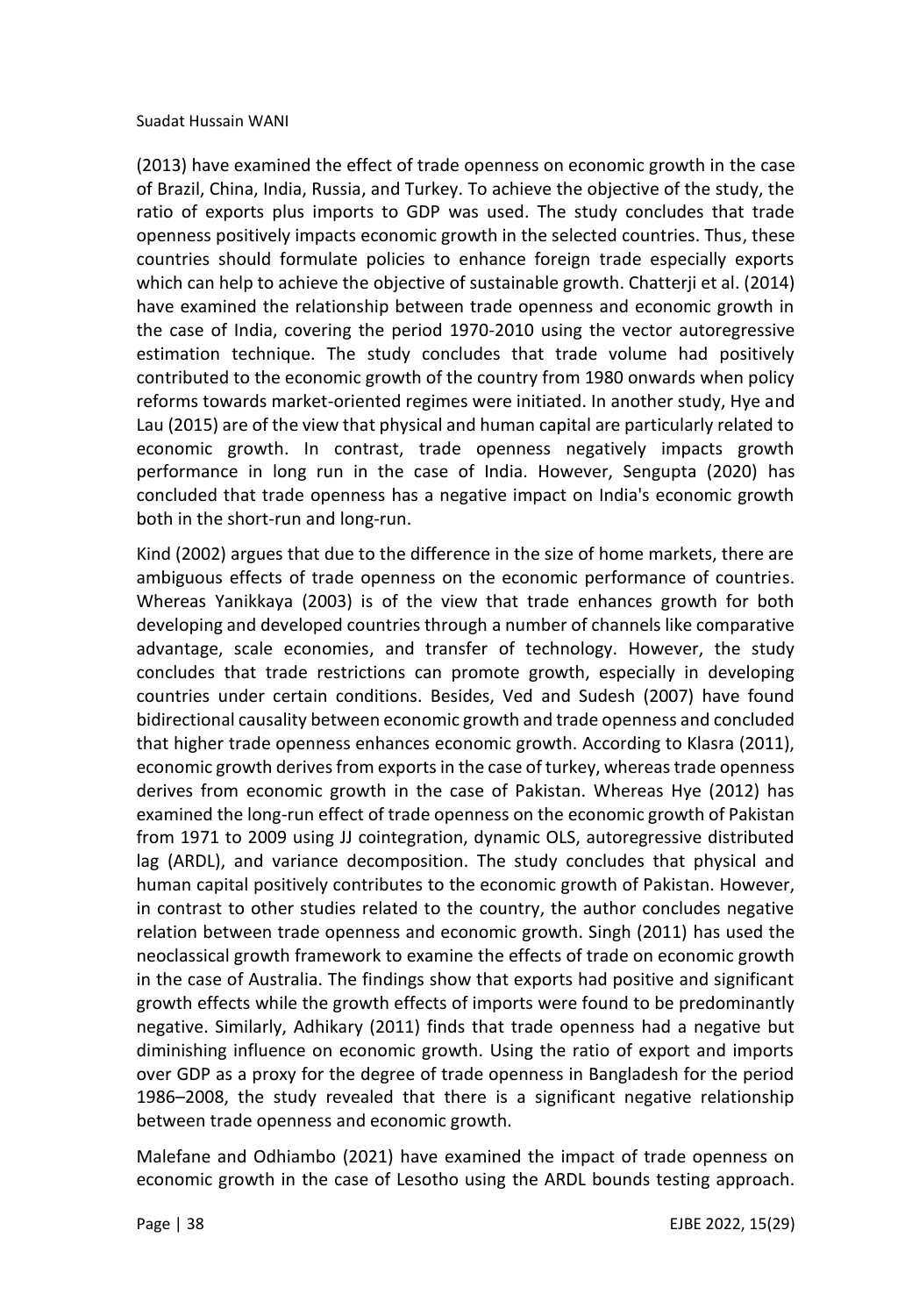The study concludes that trade openness has no significant impact on economic growth both in the short-run as well as in the long-run. The findings suggest that those policies should be adopted which can enhance human capital and infrastructure so that the benefits of trade openness can be reaped in the long run. Su et al. (2019) have investigated the role of trade openness and economic institutions in the growth process of Vietnam by employing GMM estimators. The findings show that trade openness and foreign direct investment have a positive impact on the economic performance of the country. Moreover, economic institutions significantly influence the combined effect of trade openness and FDI in improving the economic performance of the country. In addition, Kong et al. (2021) has examined the relationship between economic growth and trade openness under exchange rate fluctuation in China from 1994-to 2018 using ARDL and the threshold model. The study concludes that trade openness has improved the quality of economic growth in the country both in the short-run and long-run. Though the short-run fluctuation deviates from long-run equilibrium, it is through automatic adjustment that the quality of economic growth can remain stable. Using the ARDL model, Tahir and Hayat (2020) argue that in addition to trade openness, natural resources and domestic investment play a positive and significant role in the economic development of Brunei Darussalam. Thus, to push further the process of economic development, policymakers should push for increased trade liberalization in the country.

Given the available literature, it can be concluded that there is no general agreement on whether trade openness impacts economic growth positively or negatively. The present study tries to fill the gap in the existing literature by examining the relationship between trade openness and economic growth in the case of India. There is sound literature that supports the trade-growth relationship (Keho, 2017; Intisar et al., 2020). Though the main objective is to study the trade-growth relationship, other factors, which include physical capital and human capital, are also important from a growth perspective. For example, Bal et al. (2016) show a positive relationship between growth and domestic investment and stress on the need to increase investment to maintain higher growth. Similarly, Kartal, et al. (2017) indicate that human capital is positively related to economic growth. Although there are many studies in the available literature on the subject, the novelty of the present study is the introduction of the trade openness index, long time period, and introduction of other variables which play an important role in the economic growth of a country.

## **3. Methodology**

## **3.1. Data collection and transformation**

The study utilizes annual time series data from 1993-2019. Following the available literature discussed above, real Gross Domestic Product (GDP) is used as a proxy for economic growth, whereas secondary school enrollment (% gross) is used for Human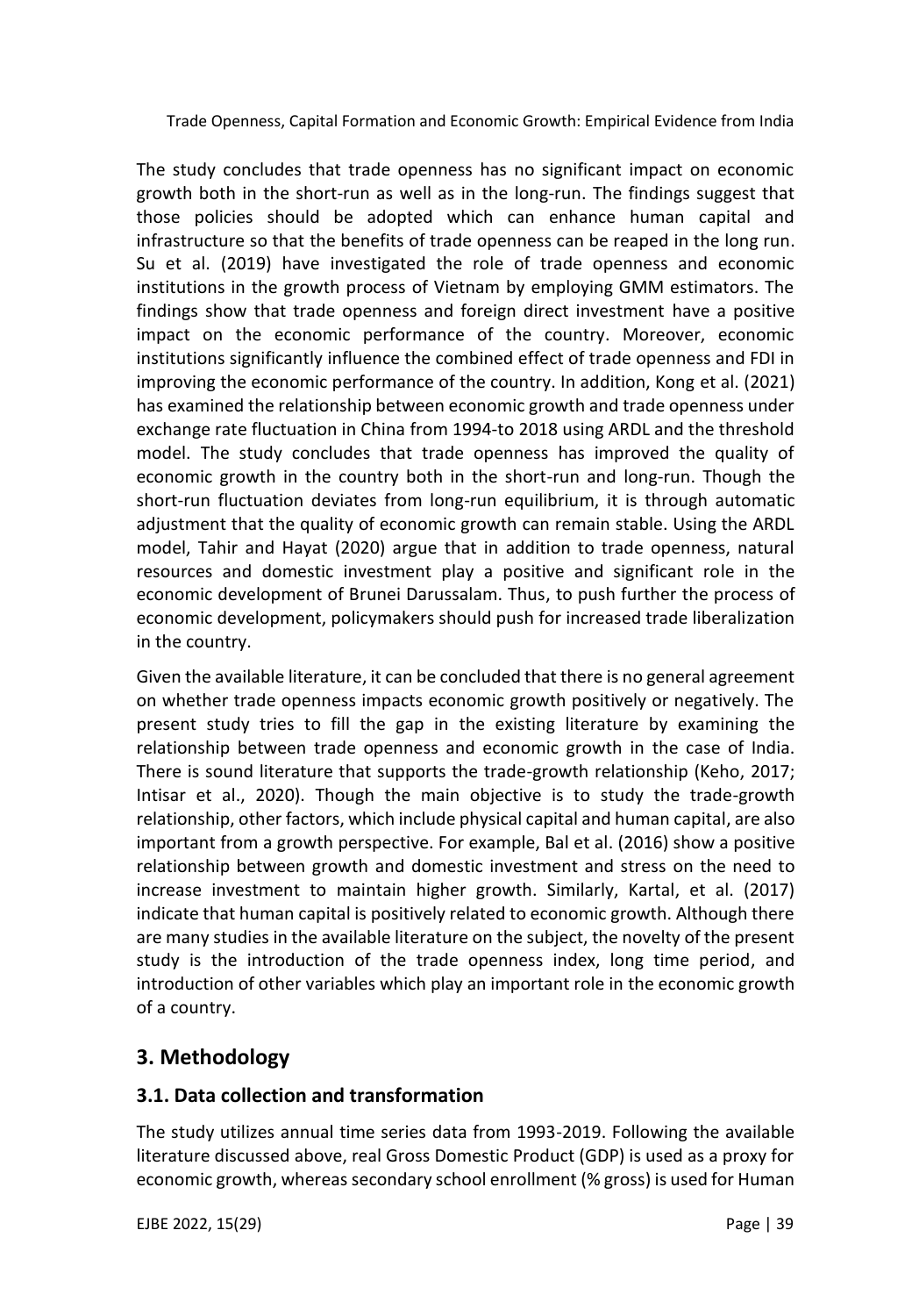Capital (HC) and real gross fixed capital formation for Physical Capital (PC). The Trade Openness Index (TOI) is constructed by using exports, imports and total trade as a percentage of GDP for this study. The data for these variables were collected from World Development Indicators, World Bank.

$$
LnGDP_t = \alpha_0 + \alpha_1 LnHC_t + \alpha_2 LnPC_t + \alpha_3 LnTOP1_t + U_t
$$
 (1)

Where  $LnGDP_t$  represent the real gross domestic product,  $LnHC_t$  denoted human capital.  $\mathit{LnPC}_t$  is used for physical capital and  $\mathit{LnTOP1}_t$  represents trade openness.  $U_t$  represents ordinary disturbance term.

## **3.2. Trade Openness Index**

The available literature indicates that various proxies for trade openness like exports as a percentage of GDP, imports as a percentage of GDP, and total trade as a percentage of GDP have been utilized by researchers to examine the impact of trade openness on the economic growth of different countries. The benefit of using these indicators is that data for these variables are easily available and a lower value indicates a higher degree of policy intervention in international trade. Each of these measures captures a different aspect of trade openness. Grossman and Helpman (1989) are of the view that trade openness affects the economic growth of a country by reallocation of resources. Thus, according to this argument, trade openness leads to the production process in a country according to its comparative advantage. Similarly, exports as a percentage of GDP are used as a proxy for openness to capture the length of trade openness related to scale economies. Besides, to measure the level of international competition in the domestic market, imports as a percentage of GDP are used as a proxy for trade openness. Further, the share of total trade as a percent of GDP provides a representation of technological spillover due to trade liberalization measures by a particular country (Hye & Lau, 2015). In the present study, the trade openness index is calculated by using principal component analysis (PCA), which has been discussed in the estimation section.

## **3.3. Estimation framework**

In time series analysis, the first step is to examine descriptive statistics and check the unit root problem of the data set. Akcay and Demirhan (2005) are of the view that non-stationary variables can be handled through cointegration techniques, whereas stationary variables can be modelled in levels through granger causality.

Researchers have, over the years, developed different cointegration models for nonstationary variables. Among these techniques, "Autoregressive Distributed Lagged Model (ARDL)" developed by Pesaran et al. (2001) works well. The idea behind using this technique is to explore the stable long-run stationary relationship between nonstationary variables. The ARDL has been widely used in recent years due to its multiple benefits; hence it is adopted in the present study. This method has the following advantages: first, it can apply irrespective of whether the regressors are integrated of order one or order zero or mutually (Pesaran et al. 2001). The second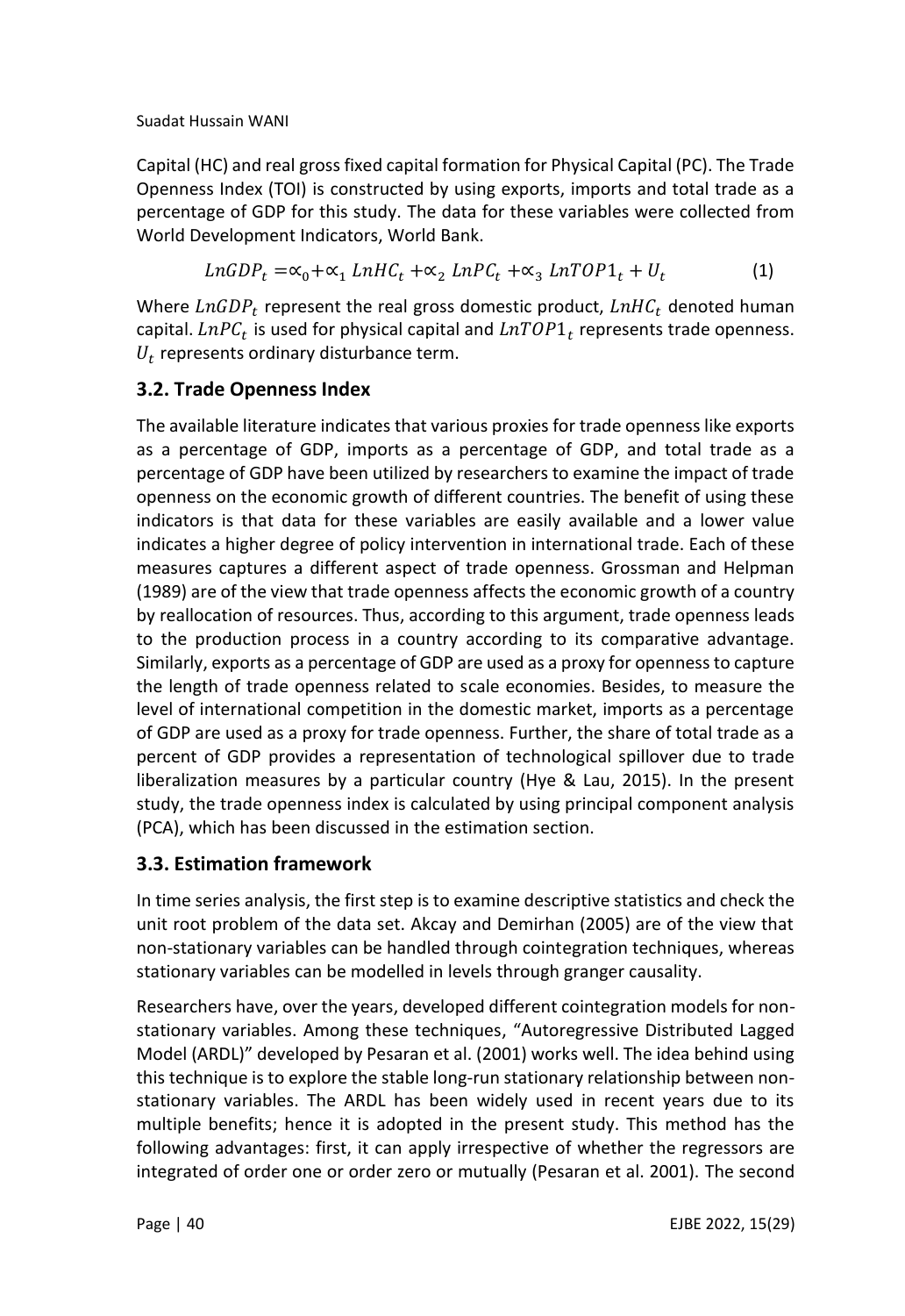ARDL model is free from serial correlation and endogeneity problems. Finally, a dynamic error correction model (ECM) can be derived from ARDL through a simple linear transformation.

## **3.4. ARDL modelling**

Following Hye and Lau (2015), Tahir and Hayat (2020) equation (1) is converted into the ARDL framework:

 $LnGDP<sub>r</sub> = \alpha_0 + \sum_{i=1} n1 \alpha_{1i} LnGDP<sub>r-i</sub> + \sum_{i=0} n2 \alpha_{2i} LnPC<sub>r-i</sub> +$  $\sum_{i=0}$  n3  $\propto_{3i}$  LnHC<sub>t-i</sub> +  $\sum_{i=0}$  n4  $\propto_{4i}$  LnTOP1<sub>t-i</sub> +  $\beta_1$ LnGDP<sub>t-1</sub> +  $\beta_2$ LnPC<sub>t-1</sub> +  $\beta_3LnHC_{t-1} + \beta_4LnTOP1_{t-1} + \epsilon_t$ (2)

 $LnPC_t = \alpha_0 + \sum_{i=1} n1 \alpha_{1i} LnPC_{t-i} + \sum_{i=0} n2 \alpha_{2i} LnGDP_{t-i} +$  $\sum_{i=0}$  n3  $\propto_{3i}$  LnHC<sub>t-i</sub> +  $\sum_{i=0}$  n4  $\propto_{4i}$  LnTOP1<sub>t-i</sub> +  $\beta_1$ LnGDP<sub>t-1</sub> +  $\beta_2$ LnPC<sub>t-1</sub> +  $\beta_3 LnHC_{t-1} + \beta_4 LnTOP1_{t-1} + \epsilon_t$ (3)

 $LnHC_t = \alpha_0 + \sum_{i=1} n1 \alpha_{1i} LnHC_{t-i} + \sum_{i=0} n2 \alpha_{2i} LnGDP_{t-i} +$  $\sum_{i=0}$  n3  $\propto_{3i}$  LnPC<sub>t-i</sub> +  $\sum_{i=0}$  n4  $\propto_{4i}$  LnTOP1<sub>t-i</sub> +  $\beta_1$ LnGDP<sub>t-1</sub> +  $\beta_2$ LnPC<sub>t-1</sub> +  $\beta_3LnHC_{t-1} + \beta_4LnTOP1_{t-1} + \epsilon_t$ (4)

$$
LnTOP1_t = \alpha_0 + \sum_{i=1} n1 \alpha_{1i} LnTOP1_{t-i} + \sum_{i=0} n2 \alpha_{2i} LnGDP_{t-i} + \sum_{i=0} n3 \alpha_{3i} LnPC_{t-i} + \sum_{i=0} n4 \alpha_{4i} LnHC_{t-i} + \beta_1 LnGDP_{t-1} + \beta_2 LnPC_{t-1} + \beta_3 LnHC_{t-1} + \beta_4 LnTOP1_{t-1} + \epsilon_t
$$
\n(5)

Equation (2-5) are the ARDL representations of equation (1) which includes the variables discussed above. The parameters ( $\propto_0-\propto_4$ ) measure short-run relationship and ( $\beta_1-\beta_4$ ) capture long-run relationships among variables. Equations (2-5) would be estimated through the ARDL framework.

## **4. Estimation Results**

#### **4.1. Principal Component Analysis**

By definition, different proxies of trade openness are positively correlated to each other and thus cannot be used in a single model. However, the use of any one proxy would lead to the loss of information. Following Hye (2012) and Hye and Lau (2015), the composite trade openness index (TOI) has been used in the present study. The index is calculated by using principal component analysis (PCA). The eigen values indicate that the first component shows about 99.7 percent cumulative proportion of variation, whereas the second component shows 0.27 percent standard variation, as presented in Table 1. Thus, given the higher level of variability shown by the first principal component, the study uses the first eigenvector values as a weight to construct the trade openness index denoted as TOP1. A look at Table 1 shows that the separate contribution of different proxies in the standardized variance of the first principal component is 57.6, 57.7, and 57.8 percent, respectively.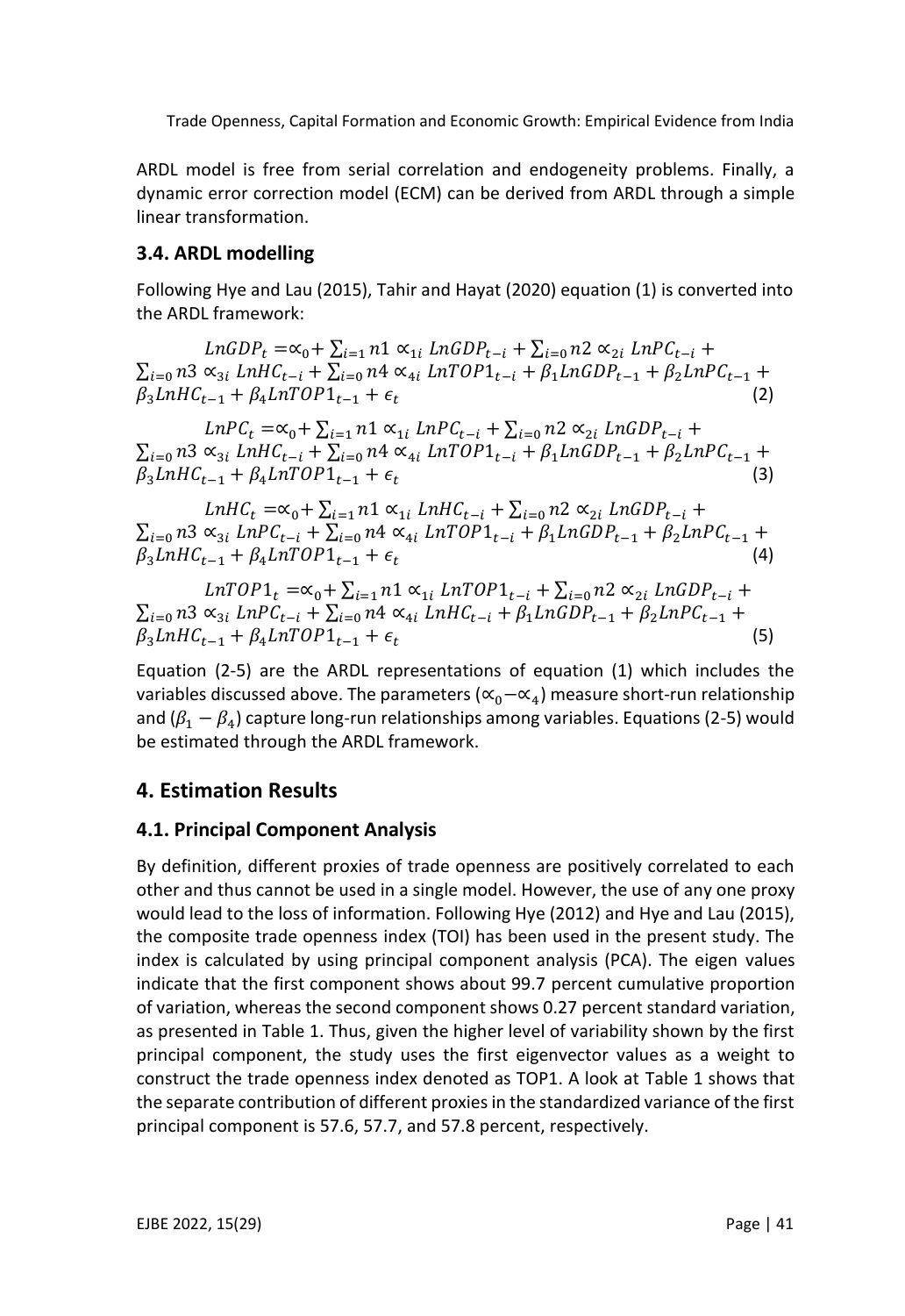| Eigenvalues: $(Sum = 3, Average = 1)$ |                 |                 |                 |            |            |
|---------------------------------------|-----------------|-----------------|-----------------|------------|------------|
|                                       |                 |                 |                 | Cumulative | Cumulative |
| Number                                | Value           | Difference      | Proportion      | Value      | Proportion |
| 1                                     | 2.991           | 2.983           | 0.997           | 2.991      | 0.997      |
| 2                                     | 0.008           | 0.008           | 0.002           | 2.999      | 1.000      |
| 3                                     | 1.92            |                 | 0.000           | 3.000      | 1.000      |
| Eigenvectors (loadings):              |                 |                 |                 |            |            |
| Variable                              | PC <sub>1</sub> | PC <sub>2</sub> | PC <sub>3</sub> |            |            |
| LNEXP01                               | 0.5768          | 0.735           | 0.355           |            |            |
| LNIMP01                               | 0.577           | $-0.674$        | 0.461           |            |            |
| <b>LNTOP</b>                          | 0.578           | $-0.061$        | $-0.813$        |            |            |
| Ordinary correlations:                |                 |                 |                 |            |            |
|                                       | LNEXP01         | LNIMP01         | <b>LNTOP</b>    |            |            |
| LNEXP01                               | 1.000           |                 |                 |            |            |
| LNIMP01                               | 0.991           | 1.000           |                 |            |            |
| <b>LNTOP</b>                          | 0.997           | 0.998           | 1.000           |            |            |

#### **Table 1. Principal component analysis**

Source: Author's calculation

Figure 1 shows the graph of different trade indicators which have been used to construct the trade openness index in the present study. The graph shows a moderate increase in trade openness from 1992 to 2000 when it declined a little bit. From 2002, it shows an increasing trend till 2009 when it declined rapidly owing to the financial crisis. Finally, trade openness recorded some fluctuations in recent years due to declining demand in the world market for mechanized goods and the trade war between the USA and China.



**Figure 1. Trade Openness Indictors**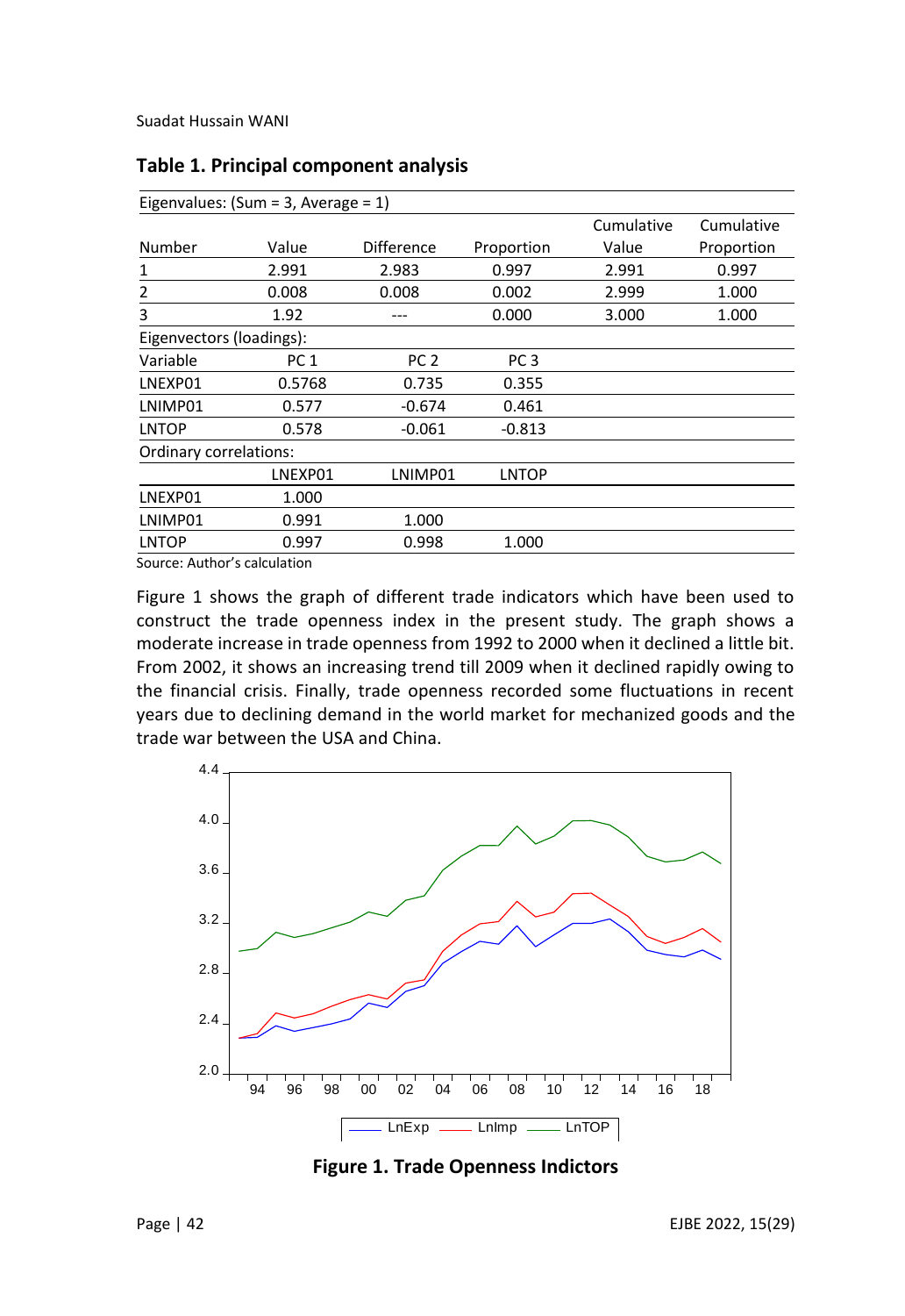## **4.2. Descriptive Statistics**

Before discussing the empirical findings, descriptive statistics have been presented in Table 2 which include mean, median, maximum value, minimum value, and standard deviation. Mean and standard deviation are presented for determining range and getting an overview of the data.

|              | TOP <sub>1</sub> | LNGDP  | <b>LNPC</b> | <b>LNHC</b> |
|--------------|------------------|--------|-------------|-------------|
| Mean         | $-9.701$         | 27.881 | 3.463       | 4.031       |
| Median       | 0.652            | 27.885 | 3.428       | 4.005       |
| Maximum      | 2.304            | 28.709 | 3.736       | 4.318       |
| Minimum      | $-2.979$         | 27.063 | 3.194       | 3.762       |
| Std. Dev.    | 1.762            | 0.506  | 0.164       | 0.205       |
| Observations | 27               | 27     | 27          | 27          |
|              |                  |        |             |             |

#### **Table 2. Descriptive Statistics**

Source: Author's calculation

#### **4.3. Unit root test**

In the present study, Augmented Dickey-Fuller (ADF) and Phillips-Perron (PP) have been utilised to check the stationery nature of the variables. Both the tests assume the unit root problem under the null hypothesis. The result for these tests is presented in Table 3. Both these tests have confirmed the unit root problem associated with GDP, human capital, physical capital, and trade openness. However, all variables are stationary at first difference. Thus, given the nature of the variables, following Tahir and Hayat (2020), the ARDL approach has been adopted in the present study.

#### **Table 3. Unit root results**

|             |         | ADF test         |         | PP test          |
|-------------|---------|------------------|---------|------------------|
| Variables   | Level   | First difference | Level   | First difference |
| LnGDP       | 0.11    | $-4.32***$       | 0.17    | $-4.27***$       |
| LnHC        | 0.09    | $-4.33***$       | $-0.01$ | $-4.38***$       |
| <b>LnPC</b> | $-1.74$ | -4.91***         | $-1.79$ | $-4.93***$       |
| LnTOP1      | $-1.79$ | $-4.3***$        | $-1.74$ | $-4.37***$       |

Note: \*, \*\*, \*\*\* represent 10 %, 5% and 1% level of significance. Source: Author's calculation

## **4.4. Bound testing results**

The error correction model has been estimated in the ARDL framework, as shown in Table 4. All variables (Trade openness index, GDP, Physical capital, and Human capital) used in the study have been treated as dependent variables step by step to check cointegration among them. The null hypothesis of the absence of cointegration can be rejected for the equation where GDP, physical capital, and trade openness are treated as dependent variables, as the calculated F-value is greater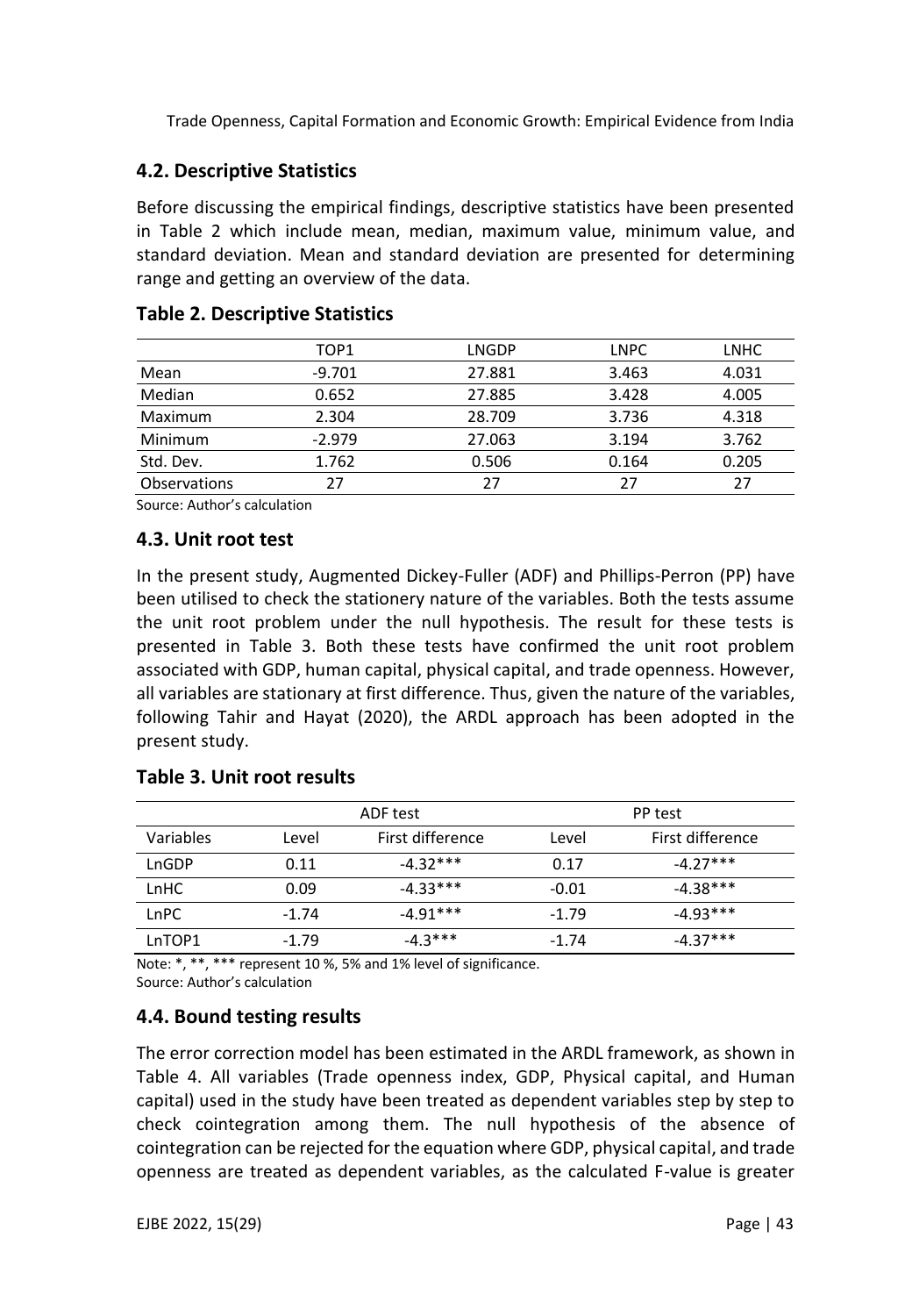than the critical value. In the case of human capital, the presence of a cointegration relationship is rejected as F-value is lower than the critical value.

| Dependent variables                | F-test           | Decision          |
|------------------------------------|------------------|-------------------|
| D(LNGDP) D(LNPC) D(LNHC) D(LNTOP1) | 5.24             | Co-integrated     |
| D(LNPC) D(LNHC) D(LNTOP1) D(LNGDP) | 12.29            | Co-integrated     |
| D(LNHC) D(LNTOP1) D(LNGDP) D(LNPC) | 0.77             | Not co-integrated |
| D(LNTOP1) D(LNGDP) D(LNPC) D(LNHC) | 11.15            | Co-integrated     |
| <b>Critical values</b>             | Lower bound 1(0) | Upper bound 1(1)  |
| 1 %                                | 3.65             | 4.66              |
| 5 %                                | 2.79             | 3.67              |
| 10%                                | 2.37             | 3.2               |
|                                    |                  |                   |

## **Table 4. Bounding test**

Source: Author's calculation

After checking for cointegration, the next step is to estimate the "error correction model" mainly for two purposes. First, it helps to examine short-run dynamics. Second, to provide information about the speed of adjustment in the model. Thus, given these benefits, the following ECM models have been specified:

$$
LnGDP_{t} = \alpha_{0} + \sum_{i=1}^{n} n1 \alpha_{1i} LnGDP_{t-i} + \sum_{i=0}^{n} n2 \alpha_{2i} LnPC_{t-i} + \sum_{i=0}^{n} n3 \alpha_{3i} LnHC_{t-i} + \sum_{i=0}^{n} n4 \alpha_{4i} LnTOP1_{t-i} + \partial_{1} ECT_{t-1} + \epsilon_{t}
$$
 (6)

$$
LnPC_{t} = \alpha_{0} + \sum_{i=1} n1 \alpha_{1i} LnGCF_{t-i} + \sum_{i=0} n2 \alpha_{2i} LnGDP_{t-i} + \sum_{i=0} n3 \alpha_{3i} LnHC_{t-i} + \sum_{i=0} n4 \alpha_{4i} LnTOP1_{t-i} + \partial_{2} ECT_{t-1} + \epsilon_{t}
$$
 (7)

$$
LnHC_t = \alpha_0 + \sum_{i=1} n1 \alpha_{1i} LnHC_{t-i} + \sum_{i=0} n2 \alpha_{2i} LnGDP_{t-i} + \sum_{i=0} n3 \alpha_{3i} LnPC_{t-i} + \sum_{i=0} n4 \alpha_{4i} LnTOP1_{t-i} + \partial_3 ECT_{t-1} + \epsilon_t
$$
\n(8)

$$
LnTOP1_t = \alpha_0 + \sum_{i=1} n1 \alpha_{1i} LnTOP1_{t-i} + \sum_{i=0} n2 \alpha_{2i} LnGDP_{t-i} + \sum_{i=0} n3 \alpha_{3i} LnPC_{t-i} + \sum_{i=0} n4 \alpha_{4i} LnHC_{t-i} + \partial_4 ECT_{t-1} + \epsilon_t
$$
\n(9)

In equations (6-9), the term ECM denotes the error correction term which shows the speed of adjustment, whereas other variables have already been defined.

## **4.5. Results and analysis**

Table 5 demonstrates the findings of the present study, which shows both short-run and long-run results, respectively. In contrast to the theoretical justification of Romer (1990) and empirical results of Wacziarg and Welch (2008), Yanikkaya (2003), Dash (2009), and Marelli and Signorelli (2011), trade openness shows a negative relationship with economic growth both in the short-run and long-run in case of India. The results indicate that a 1 percent increase in trade openness leads to a 0.02 percent decline in the economic growth of the country, given other things remain constant. The results are supported by earlier findings of Kim (2011), who found a negative relationship between trade openness and economic growth in the case of less developed countries. Moreover, Hye (2012) and Hye and Lau (2015) found a negative relationship between trade openness and economic growth in the case of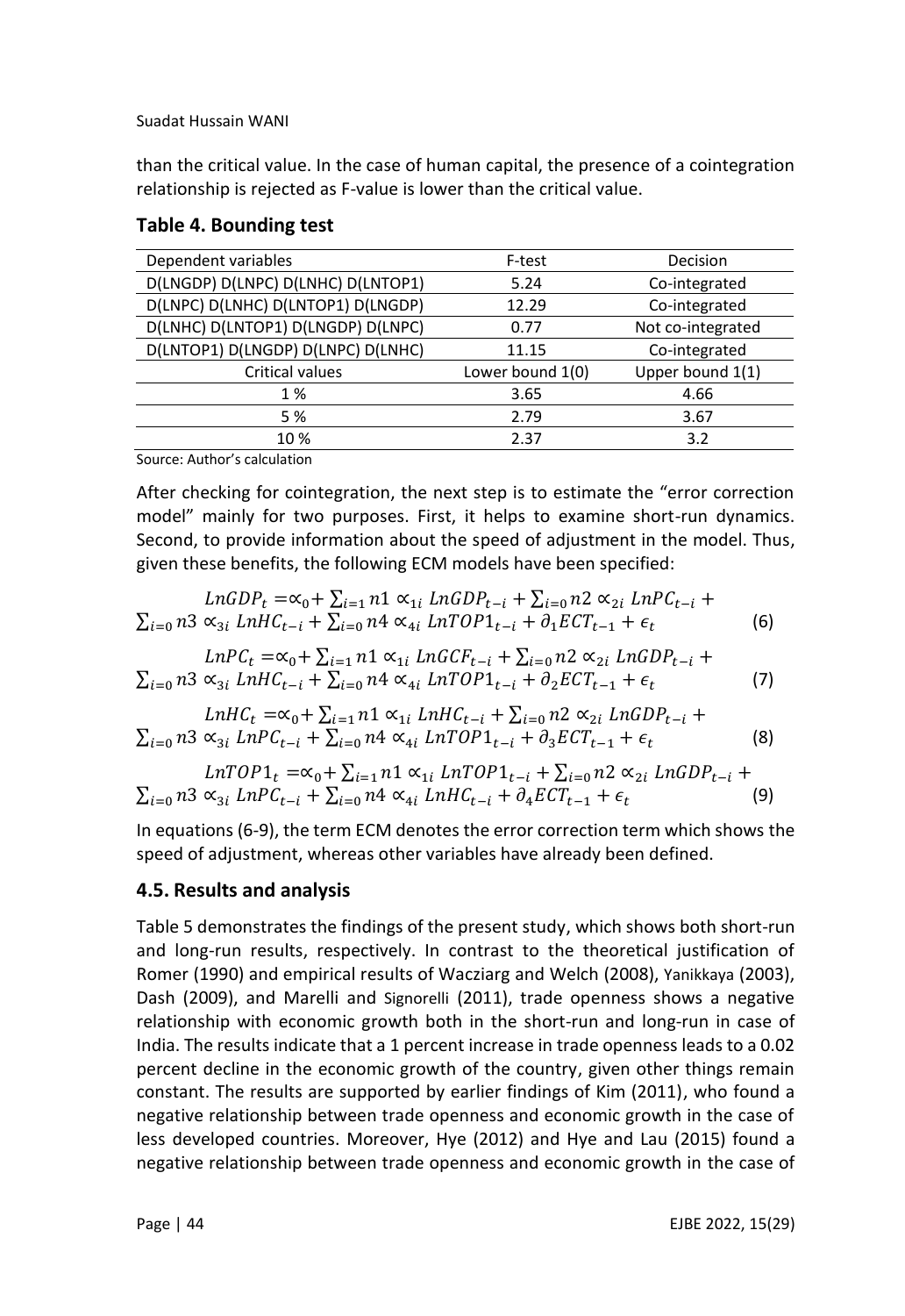Pakistan and India, respectively. However, in terms of magnitude, the results reveal that impact of trade openness on economic growth is lowest compared to other variables. Hye and Lau (2015) show that a 1 percent increase in trade openness leads to a 0.301 percent decline in economic growth in the long run in the case of India. However, the results in the present study indicate that a 1 percent increase in trade openness leads to a 0.03 percent decline in economic growth in the long run. Comparing the results in these studies indicate that in the long run, trade openness would reap its benefits and help in the long-run development of the country.

The other variables, including physical capital and human capital, are positively related to economic growth, as suggested by the theoretical justification of these variables. Thus, domestic investment has a significant and positive impact on the economic growth of the country.

The short-run findings are presented in the bottom part of Table 5. According to the findings, gross capital formation positively impacts the economic growth of the country in the long run. Though results reveal that human capital negatively impacts economic growth, it is statistically insignificant. However, there is the possibility that the quality of education is not sufficient to provide sufficient skills for improving the economic performance of the country.

Finally, the short-run dynamics reveal that the coefficient of error correction term is significant, with a negative sign indicating the pace of adjustment in a year from short-run disequilibrium to long-run equilibrium.

| Variables   | Coefficients | Standard errors | T-test  |
|-------------|--------------|-----------------|---------|
| Long-run    |              |                 |         |
| LnPC        | $0.22**$     | 0.08            | 2.69    |
| LnHC        | 0.13         | 0.09            | 1.35    |
| LnTOP1      | $-0.03**$    | 0.01            | $-2.7$  |
| Short-run   |              |                 |         |
| LnPC        | $0.09***$    | 0.02            | 3.89    |
| LnHC        | $-0.11$      | 0.07            | $-1.52$ |
| LnTOP1      | $-0.02***$   | 0.00            | $-4.60$ |
| DLnTOP1     | $0.01**$     | 0.00            | 2.92    |
| $ECT(-1)$   | $-1.27***$   | 0.21            | $-5.91$ |
| $A \cdot B$ |              |                 |         |

## **Table 5. Long-run and short-run results**

Adj. R: 0.82

Note: \*\*\*, \*\*, \* stands for 1 %, 5%, and 10% level of significance.

#### **4.6. Diagnostics testing**

Table 6 demonstrates the results of some diagnostic tests, which include serial correlation, heteroscedasticity, and normality, in addition to the functional form of the model. These tests confirm the validity of the estimated models. The results show that there is no serial correlation and heteroscedasticity. Finally, the Ramsey test indicates the functional form of the model used is correct.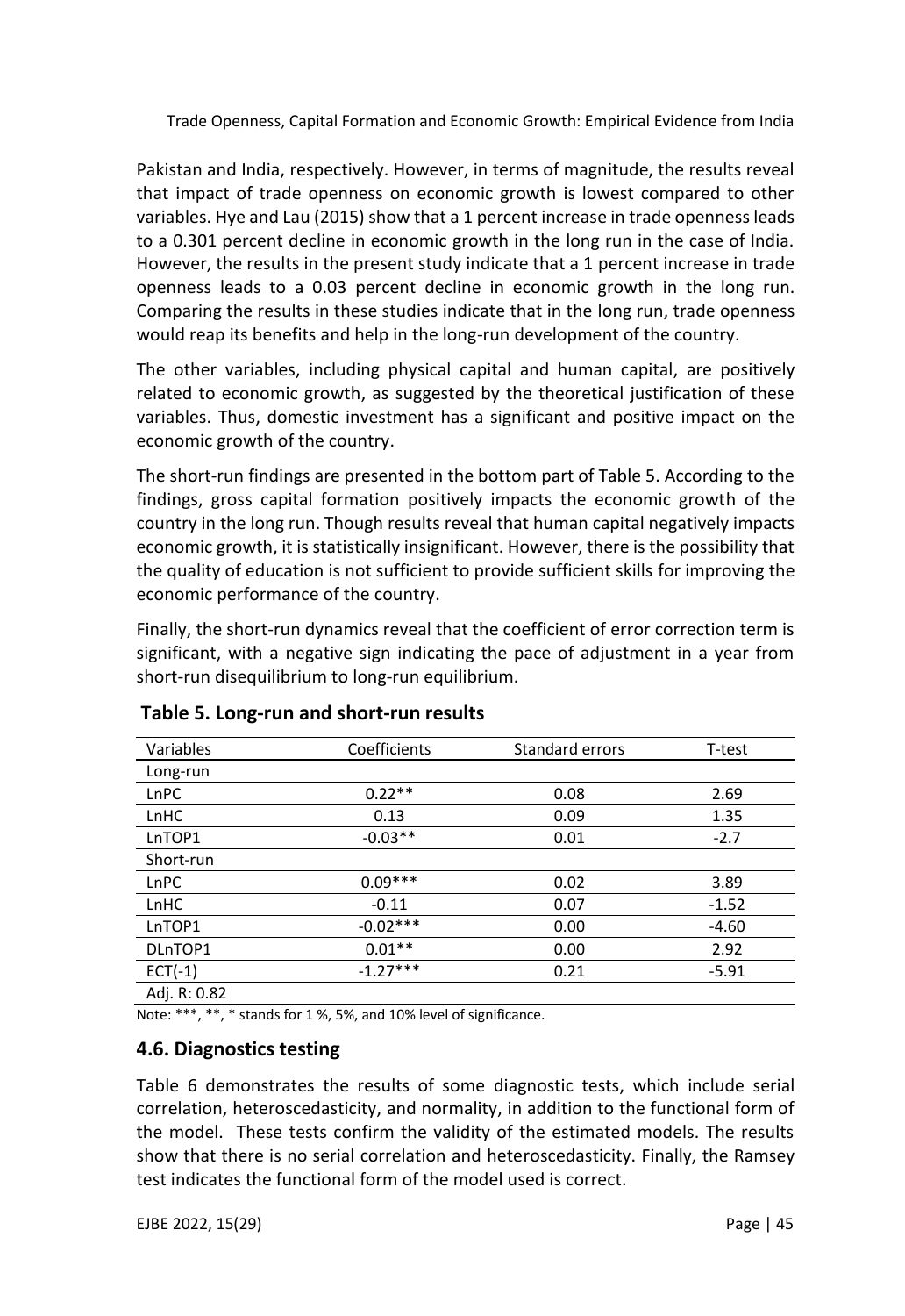| <b>Diagnostics</b>    | Null hypothesis                           | F-statistic | Conclusion       |
|-----------------------|-------------------------------------------|-------------|------------------|
| LM test               | HO: No serial correlation                 | 3.53(0.08)  | Do not reject H0 |
| ARCH                  | H0: Homoscedasticity                      | 0.02(0.86)  | Do not reject H0 |
| Breusch-Pagan-Godfrey | H0: Homoscedasticity                      | 0.36(0.94)  | Do not reject H0 |
| Normality             | HO: Residuals are normally<br>distributed | 4.36(0.11)  | Do not reject H0 |
| Ramsey test           | H0: Functional form is correct            | 0.23(0.63)  | Do not reject H0 |
|                       |                                           |             |                  |

#### **Table 6. Diagnostics checking**

# **5. Conclusion**

The present study attempts to explore the link between trade openness, capital formation, and economic growth in the case of India. To achieve the objectives of the study, time-series data was collected from the WDI World bank for the period 1992-2019. Empirical literature indicates that different indicators of trade openness have been used in the available literature. Following Hye and Lau (2015), the composite trade openness index has been used in the present study to get a better idea of trade openness and economic growth in the case of India. The empirical findings show that trade openness negatively impacts the economic growth of the country. These findings are in line with the findings of Batra (1992), Batra and Slottje (1993), and Vamvakidis (2002). They argue that if trade liberalisation is not managed efficiently, it impedes the economic growth of a country. Kim (2011) found a negative relationship between trade openness and economic growth in the case of less developed countries. In addition, figure 1 shows that imports exceed exports in the case of India during the study period.

Thus, the policy implication from the present study is that there is a need to introduce trade reforms and necessary policy initiatives to expand exports. Though statistically insignificant, human capital also shows a negative relationship with economic growth in the short run. According to theoretical justification, it is the skilled labour force that enhances the economic growth of a country. Thus, the government of India needs to increase both efforts and expenditure to enhance the skill level of the abundant labour force. In the long run, it should be noted that it is quality of education and not school attainment that impacts the economic performance of a country. Domestic investment, which is considered a driver of economic growth, is positively contributing to the economic performance of India. Thus, policymakers of the country need to encourage investment by introducing various policy incentives for domestic as well as foreign investors.

**Acknowledgment:** The author is grateful to the anonymous referees of the journal for their extremely useful suggestions, which have improved the quality of the article.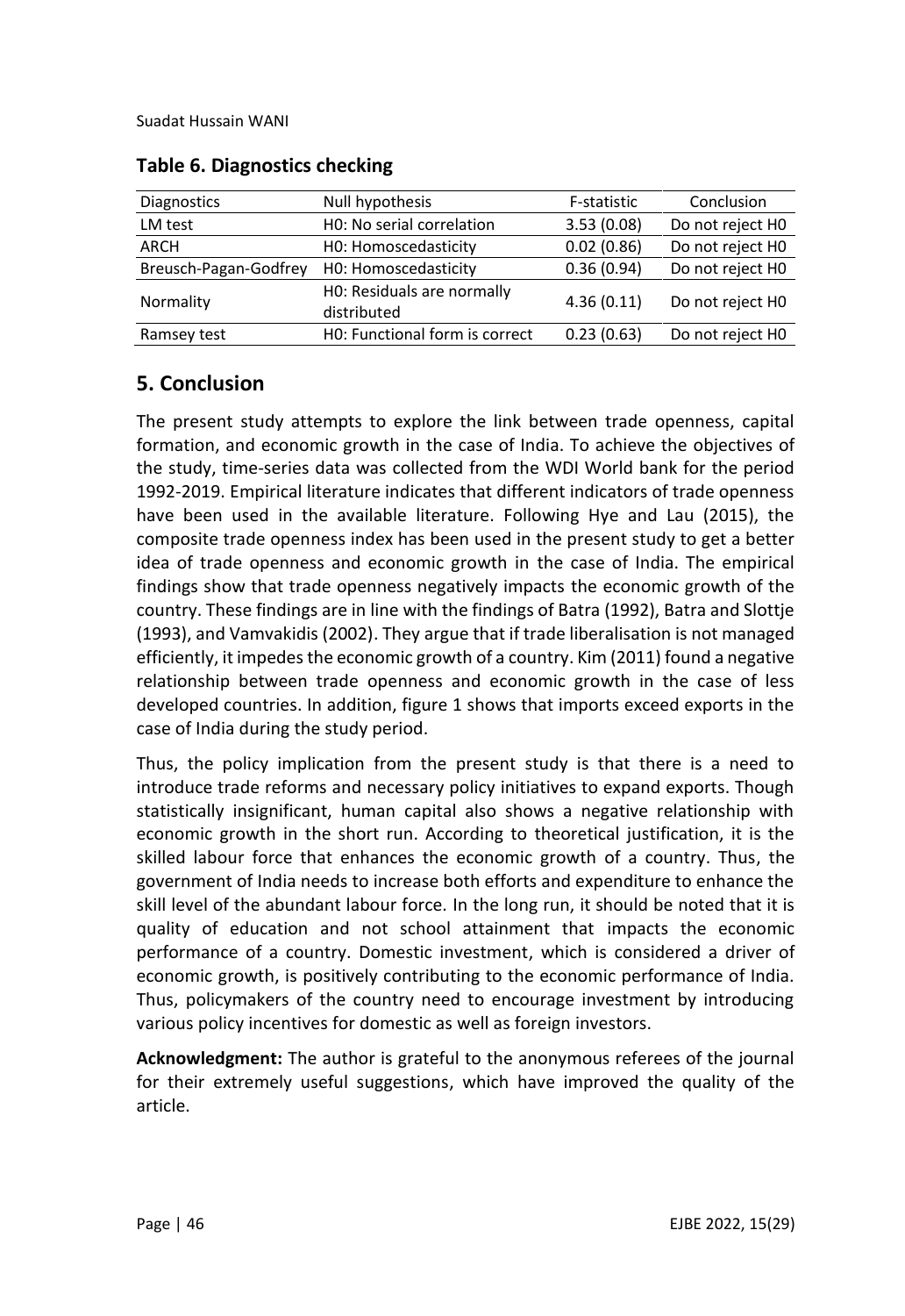## **References**

Adhikary, B. K. (2011). FDI, trade openness, capital formation, and economic growth in Bangladesh: A linkage analysis. *International Journal of Business and Management, 6*(1), 16- 28.<https://doi.org/10.5539/ijbm.v6n1p16>

Aggarwal, A., & Kumar, N. (2012). *Structural change, industrialization, and poverty reduction: the case of India*. Development Paper, United Nations Economic and Social Commission for Asia and the Pacific (ESCAP) South and South-West Asia Office*.* 1206. [http://www.unescap.org/sites/default/files/SSWA\\_De ... per\\_1206\\_Nov2012.pdf.](https://econpapers.repec.org/scripts/redir.pf?u=http%3A%2F%2Fwww.unescap.org%2Fsites%2Fdefault%2Ffiles%2FSSWA_Development_Paper_1206_Nov2012.pdf;h=repec:eap:sswadp:dp1206)

Akcay, S., & Demirhan, E. (2005). The causal relationship between openness and economic growth: Evidence from selected MENA countries. *Yapi Kredi Economic Review, 16*(2), 77-83.

Bal, D. P., Dash, D. P., & Subhasish, B. (2016). The effects of capital formation on economic growth in India: Evidence from ARDL-bound testing approach. *Global Business Review, 17*(6), 1388-1400[. https://doi.org/10.1177/0972150916660403](https://doi.org/10.1177/0972150916660403)

Barua, A., & Chakraborty, D. (2006, July). Liberalization, trade and industrial performance: an empirical analysis for India. 2nd APEA Conference, The Center for International Economics, University of Washington, Seattle.

Batra, R. (1992). The fallacy of free trade. *Review of International Economics, 1*(1), 19-31. <https://doi.org/10.1111/j.1467-9396.1992.tb00004.x>

Batra, R., & Slottje, D. J. (1993). Trade policy and poverty in the United States: Theory and evidence, 1947‐1990. *Review of International Economics, 1*(3), 189-208. <https://doi.org/10.1111/j.1467-9396.1993.tb00016.x>

Chatterji, M., Mohan, S., & Dastidar, S. G. (2014). Relationship Between Trade Openness and Economic Growth of India: A Time Series Analysis. *Journal of Academic Research in Economics, 6*(1), 45-69.

Dash, R. K. (2009). Revisited export-led growth hypothesis: An empirical study on India. *South Asia Economic Journal, 10(*2), 305-324[. https://doi.org/10.1177/139156140901000203](https://doi.org/10.1177/139156140901000203)

Grossman, G. M., & Helpman, E. (1989). Growth and welfare in a small open economy. *NBER working paper*, (w2970)[. https://doi.org/10.3386/w2970](https://doi.org/10.3386/w2970)

Hye, Q. M. A. (2012). Long term effect of trade openness on economic growth in case of Pakistan. *Quality & Quantity, 46*(4), 1137-1149[. https://doi.org/10.1007/s11135-011-9612-0](https://doi.org/10.1007/s11135-011-9612-0)

Hye, Q. M. A., & Lau, W. Y. (2015). Trade openness and economic growth: empirical evidence from India. *Journal of Business Economics and Management, 16(*1), 188-205. <https://doi.org/10.3846/16111699.2012.720587>

Intisar, R., Yaseen, M. R., Kousar, R., et al. (2020). Impact of trade openness and human capital on economic growth: a comparative investigation of Asian countries. *Sustainability, 12*(7), 1- 1[9 https://doi.org/10.3390/su12072930](https://doi.org/10.3390/su12072930)

Kartal, Z., Zhumasheva, A., & Acaroglu, H. (2017). The effect of human capital on economic growth: A time series analysis for Turkey. In *Regional Studies on Economic Growth, Financial Economics and Management* (pp. 175-191). Springer, Cham. [https://doi.org/10.1007/978-3-](https://doi.org/10.1007/978-3-319-54112-9_11) [319-54112-9\\_11](https://doi.org/10.1007/978-3-319-54112-9_11)

Keho, Y. (2017). The impact of trade openness on economic growth: The case of Cote d'Ivoire. *Cogent Economics & Finance,* 5(1), 1332820. <https://doi.org/10.1080/23322039.2017.1332820>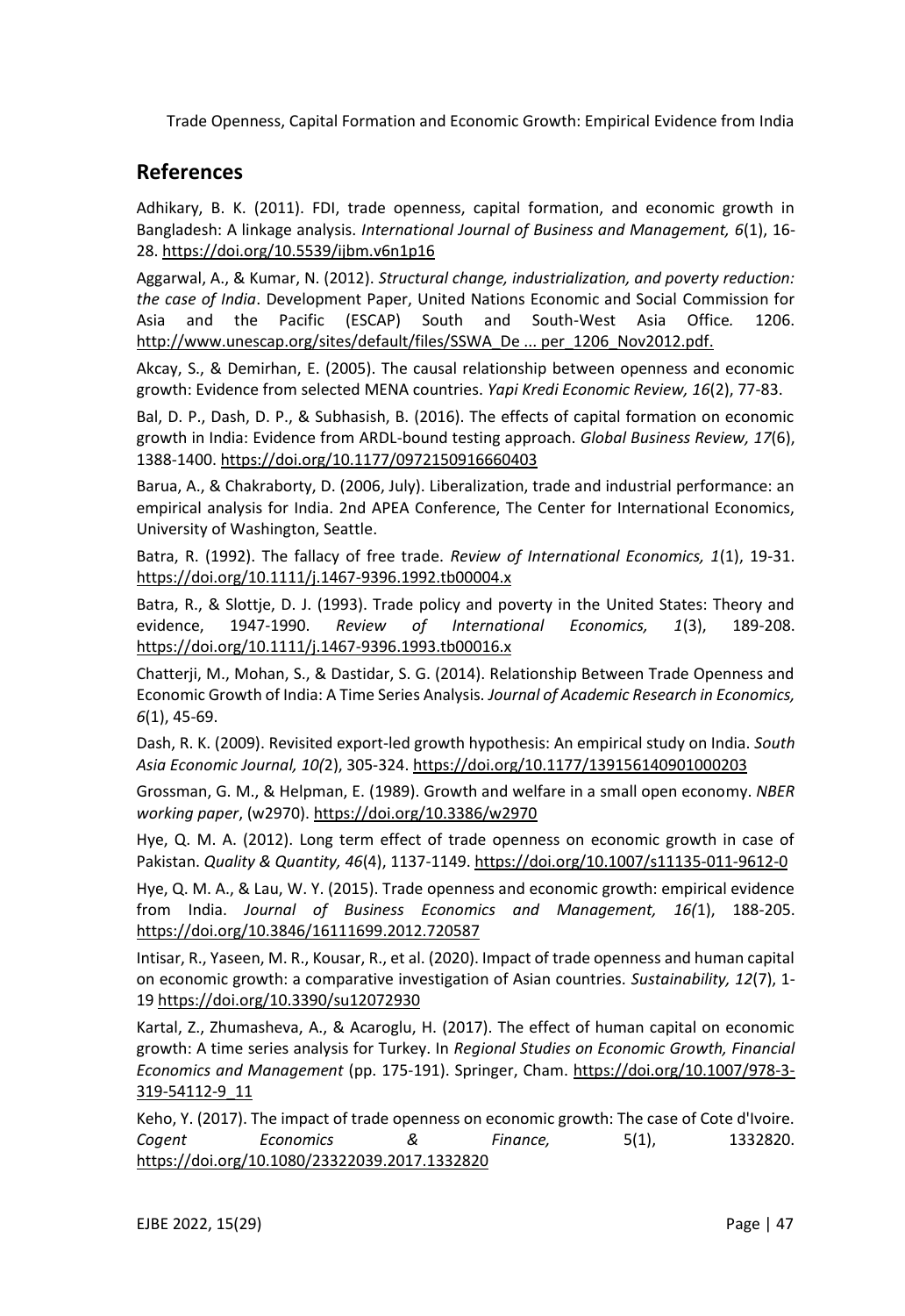Kim, D. H. (2011). Trade, growth and income. *The Journal of International Trade & Economic Development, 20*(5), 677-709[. https://doi.org/10.1080/09638199.2011.538966](https://doi.org/10.1080/09638199.2011.538966)

Kind, H. J. (2002). Endogenous growth and trade liberalization between small and large countries. *Review of International Economics, 10*(1), 151-165. [https://doi.org/10.1111/1467-](https://doi.org/10.1111/1467-9396.00324) [9396.00324](https://doi.org/10.1111/1467-9396.00324)

Klasra, M. A. (2011). Foreign direct investment, trade openness and economic growth in Pakistan and Turkey: An investigation using bounds test. *Quality & Quantity, 45*(1), 223-231. <https://doi.org/10.1007/s11135-009-9272-5>

Kong, Q., Peng, D., Ni, Y., Jiang, X., & Wang, Z. (2021). Trade openness and economic growth quality of China: Empirical analysis using ARDL model. *Finance Research Letters, 38*, 101488. <https://doi.org/10.1016/j.frl.2020.101488>

Leamer, E. E. (1995, February). A trade economist's view of US wages and globalization. In *Brooking Conference Proceedings*. Brookings.

Malefane, M. R., & Odhiambo, N. M. (2021). Trade openness and economic growth: empirical evidence from Lesotho. *Global Business Review, 22*(5), 1103-1119. <https://doi.org/10.1177/0972150919830812>

Marelli, E., & Signorelli, M. (2011). China and India: Openness, trade and effects on economic growth. *The European Journal of Comparative Economics,* 8(1), 129.

Mercan, M., Gocer, I., Bulut, S., & Dam, M. (2013). The effect of openness on economic growth for BRIC-T countries: Panel data analysis. *Eurasian Journal of Business and Economics, 6*(11), 1-14. https://www.ejbe.org/EJBE2013Vol06No11p001MERCAN-GOCER-BULUT-DAM.pdf

Pesaran, M. H., Shin, Y., & Smith, R. J. (2001). Bounds testing approaches to the analysis of level relationships. *Journal of Applied Econometrics, 16*(3), 289-326. <https://doi.org/10.1002/jae.616>

Rivera-Batiz, L. A., & Romer, P. M. (1991). Economic integration and endogenous growth. *The Quarterly Journal of Economics, 106*(2), 531-555[. https://doi.org/10.2307/2937946](https://doi.org/10.2307/2937946)

Romer, P.M. (1990). The problem of development: a conference of the Institute for the study of free enterprise systems, *Journal of Political Economy. 98*(1), 1-11.

Sarkar, P. (2005). Is there any impact of trade liberalization on growth? Experiences of India and Korea. *Revue Tiers Monde, XLVI (*184), 907-927.

Sarkar, P. (2008). Trade openness and growth: Is there any link? *Journal of Economic Issues, 42*(3), 763-785[. https://doi.org/10.1080/00213624.2008.11507178](https://doi.org/10.1080/00213624.2008.11507178)

Sengupta, S. (2020). How trade openness influenced economic growth in India: An empirical investigation. *Indian Journal of Economics and Development, 8(3)*, 1-14. <https://doi.org/10.17485/IJED/v8.21>

Singh, T. (2011). International trade and economic growth nexus in Australia: A robust evidence from time-series estimators. *The World Economy, 34*(8), 1348-1394. <https://doi.org/10.1111/j.1467-9701.2011.01341.x>

Su, D. T., Nguyen, P. C., & Christophe, S. (2019). Impact of foreign direct investment, trade openness and economic institutions on growth in emerging countries: The case of Vietnam. *Journal of International Studies, 12*(3), 243-264. [https://doi.org/10.14254/2071-](https://doi.org/10.14254/2071-8330.2019/12-3/20) [8330.2019/12-3/20](https://doi.org/10.14254/2071-8330.2019/12-3/20)